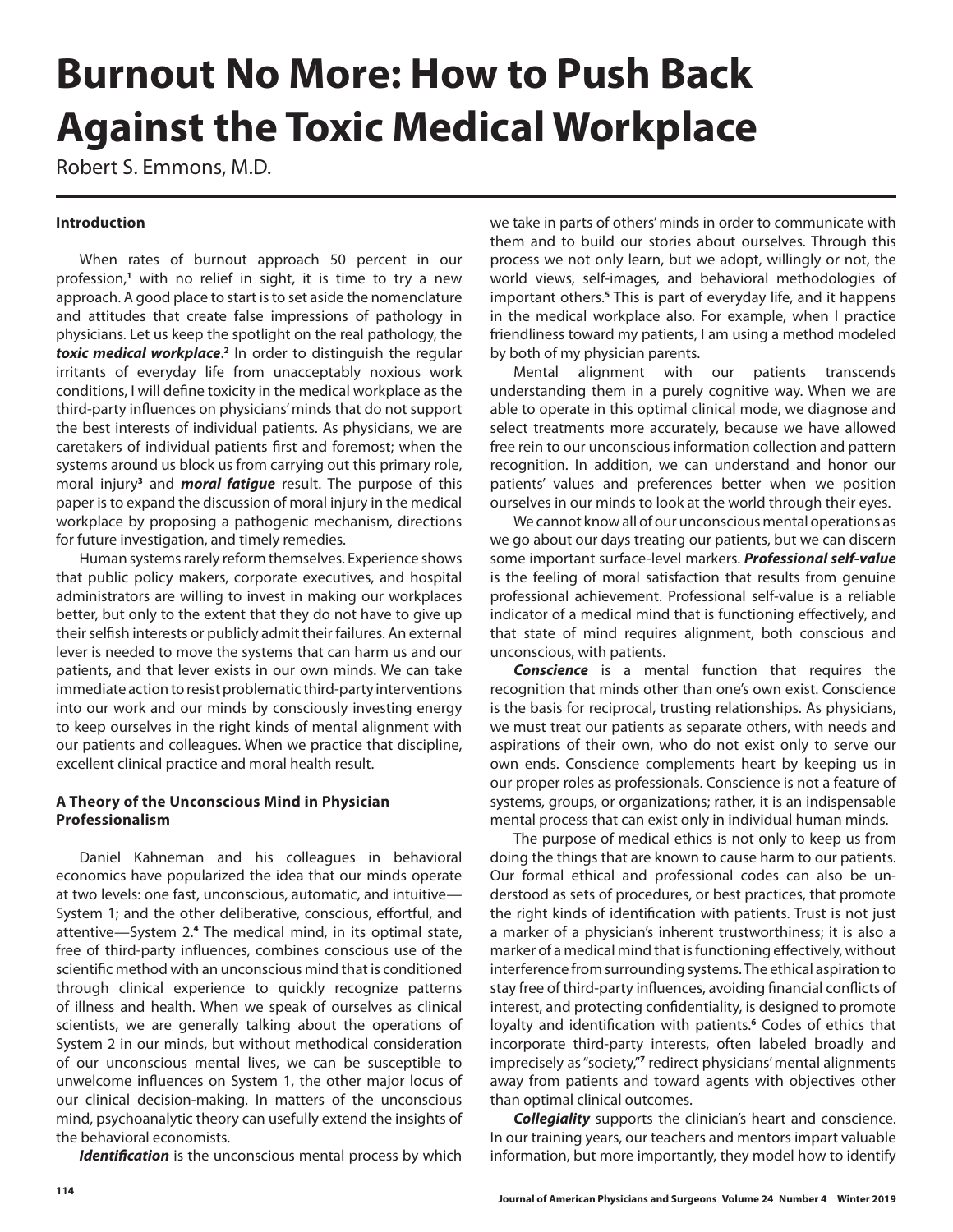with patients and relate to them within an ethical framework. Throughout our careers, regular, direct communication with our colleagues promotes excellent clinical care through positive modeling and reinforcement of optimal practices. Regular interaction and the resulting identification with colleagues is key to keeping our minds in the right alignments with our patients. I prefer the term "collegiality," which emphasizes our mutual connections to our profession, over "teamwork," which has unfortunately been co-opted nowadays to imply organizational service.

Groups extend the reach of the individual mind through specialization and cooperative work. The human mind is predisposed to want to identify with things larger than itself, in order to reap the benefits that group membership can offer, a replication of the family life that is essential to early psychological development. We must recognize, however, that the human mind organizes itself predominantly as maps of twoperson relationships, so we identify with groups, organizations, and institutions as if they were individual humans. That's why corporations use pitchmen instead of PowerPoints in their advertising. When you find yourself singing a jingle from a TV commercial, you are identifying with the corporation selling the product. Medicine is full of its own pitchmen, such as the Grand Rounds speaker who uses slides emblazoned with an institutional logo.

The only reason for groups to exist is to make life better for their individual members and constituents. Medical organizations, when they are functioning effectively, support the natural identifications between clinicians and their patients and colleagues. The success of medical organizations is measured first and foremost in individual clinical results.

#### **Toxic Organizational Process in Medicine**

Just as we need systematic theories of disease in order to organize our interventions with our patients, we need systematic theories of sickness in group life in order to handle our interactions with the organizations that we encounter in our professional lives. Thoroughgood et al. define a destructive leadership dynamic as one in which "leaders, in conjunction with followers and contexts, ultimately bring misfortune and harm to their constituents, including internal and external stakeholders, as well as damage the organizations in which they reside. . ."**<sup>8</sup>**

Extending this concept holistically from individual leaders to entire organizations in medicine, we can define the *toxic medical culture* as one that puts perpetuation of an organization, or the aggrandizement, financial and emotional, of a few individuals, ahead of the interests of individual patients and physicians.

It is not natural for physicians to do things that harm their patients, and they would resist explicit appeals to do so, so toxic organizational cultures fall back on the natural human propensity to group identification as a principal method to make physicians their servants. The toxic medical culture uses a variety of methods to compel identification with, and service to, the organization at the expense of one-to-one reciprocity between patients and doctors. The 2019 *Medscape* report on doctor burnout cites "too many bureaucratic tasks, too many hours, EHRs, lack of respect, insufficient compensation, lack of autonomy, and too many regulations" as causes,**<sup>9</sup>** but this list of commonly known workplace toxicities may still create false impressions of inevitability, and the pathogenicity of group identification is not explicitly recognized.

Workplace toxicity in medicine can be delineated at multiple levels: pathological tactics used by leaders, pathological organizational practices, and pathological outcomes for physicians and patients. The methods of destructive leadership are classified by Thoroughgood et al. as: "control, coercion and manipulation, rather than persuasion and commitment."**<sup>8</sup>** When I define a toxic organizational practice as one that does not support the interests of patients, I am offering an outcome-based definition. As this paper is intended to focus on pathological systems, not leaders, the list that follows is a compendium of common administrative practices in medical organizations, and other institutions that touch the medical workplace, that meet this outcome-based definition of toxicity. Identification with organizations and institutions, when it is driven by these methods, can be toxic to the medical mind. This list is intended as provisional and a prelude to more systematic investigations of the effects of these toxic practices on physicians' minds:

- Surveillance directed toward organizational interests rather than bona fide patient interests;
- Formal, administrative punishment for noncompliance with organizational policy and objectives;
- Informal punishment and retaliation (e.g., whisper campaigns) for ordinary collegial dissent;
- Reward, financial and otherwise, for compliance with organizational agendas;
- Messaging that falsely conflates organizational interests with patient interests;
- Repetitive, ritualistic acclamations of organizations and their leaders;
- Encouragement of cults of personality organized around administrators;
- Organizational monitoring and supervision of collegial communication;
- Systematic scapegoating of clinicians for organizational failures;
- The substitution of legal and administrative standards of documentation for bona fide professional standards;
- Risk management directed toward institutional interests rather than those of physicians or patients;
- Excessive certification and testing;
- Pay below fair market value for clinicians, and pay above fair market value for administrators; and
- Sham peer review and sham psychiatric referral.

The current culture of *surveillance* as a major toxicity in medicine merits separate comment. Surveillance, at an unconscious level in physicians' minds, crowds out the space that is needed for the positive mental functions of conscience, self-reflection, and self-regulation. Excessive reliance on surveillance to ensure quality in medicine substitutes compliance for conscience. When we comply with the demands of surveillance, gladly or not, we treat our patients according to administrative codes designed to serve third-party interests, rather than our own ethical codes designed to serve the best interests of our patients. When organizations view physicians as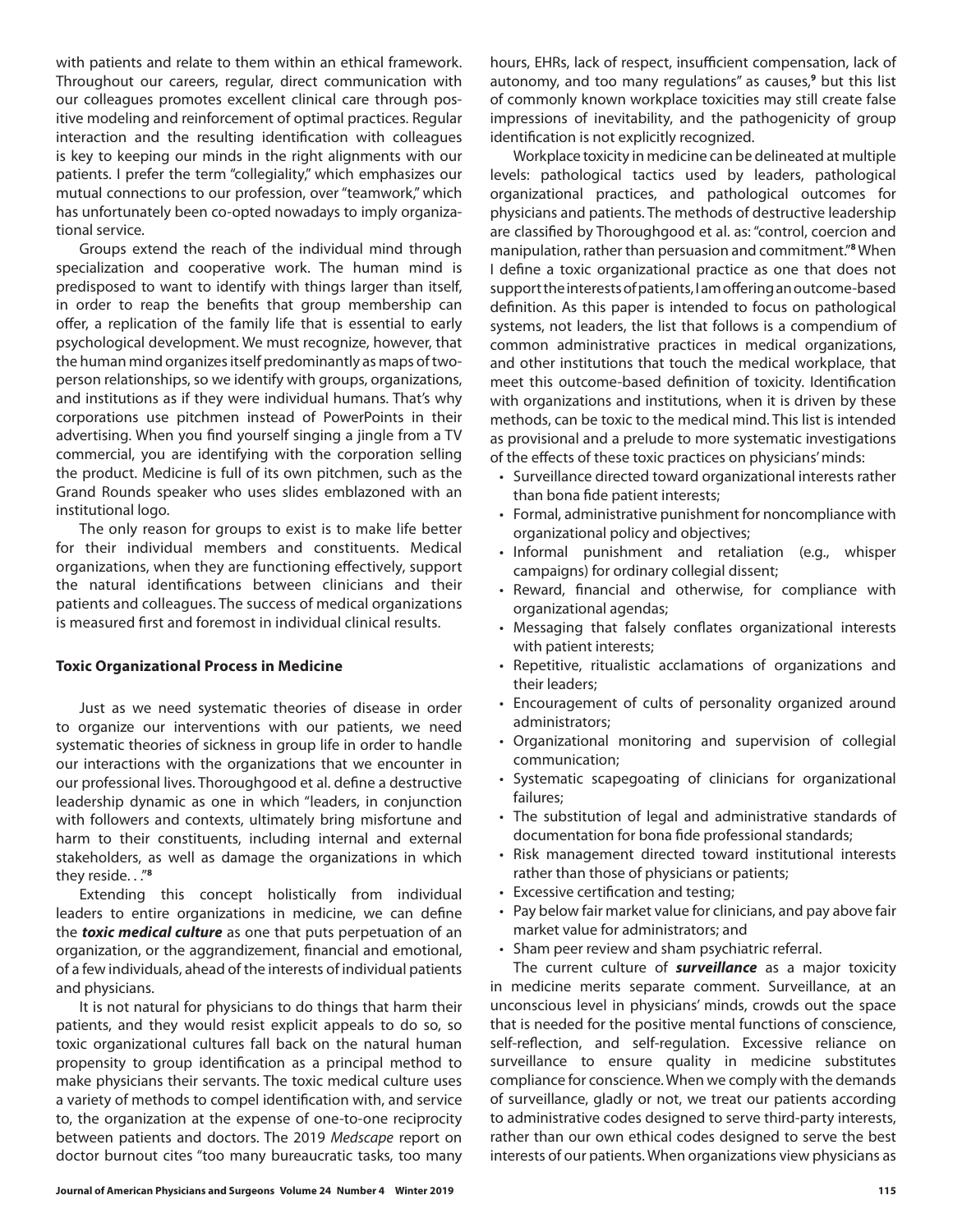foot soldiers, the perceived need to use punitive surveillance to maintain discipline amounts to enactment of the Machiavellian dictum: "With one's army . . . there is no such thing as too much cruelty."**<sup>10</sup>**

Identification with toxic medical cultures may reside out of view in the unconscious minds of physicians, but some surface-level markers can be named. For example, when an employed colleague says, "I'm afraid I could get fired," I take that as pathognomonic of her membership in a toxic medical culture.

#### **Moral Fatigue**

Now that we have established that toxicity in organizational cultures and practices can be defined objectively in terms of outcomes, let us turn our attention to the pathological outcomes that can result for physicians. The syndrome that has been named "burnout" in physicians can be considered as a mental analogue to the body's inflammatory response to an exogenous pathogen.

Burnout is described in the literature as a long-term stress reaction, consisting of emotional exhaustion, depersonalization, loss of empathy, cynicism, and low feelings of personal achievement, that manifests in individual physicians.**<sup>11</sup>** Jonathan Shay**<sup>12</sup>** defines moral injury as a complex of despair and inability to trust that results when deeply held moral values are betrayed by persons to whom one must answer. Dean et al. have renamed "burnout" in our profession as moral injury, in order to underline its true etiology, which is the toxic medical workplace, not any sort of psychopathology of individual physicians.**<sup>3</sup>** Based on my experiences as a consultant to colleagues treated coercively in Physician Health Programs, I tend to reserve the term moral injury for the severe syndromes, up to and including suicidality, that result from the individual targeting of physicians perceived to be noncompliant with organizational or institutional objectives.**<sup>13</sup>** In this paper I will use the term "moral fatigue" in order to encompass the lowergrade syndromes that result from the less severe, non-targeted toxicities in the medical workplace.

Depersonalization and lack of empathy can be understood as the surface-level markers of disruption in the ability to identify with patients and colleagues. Cynicism and low feelings of personal achievement can be understood as loss of professional self-value, yet another surface-level marker of loss of mental alignment with patients.

Putting all this together, the mechanism of action in the unconscious mind that underlies moral fatigue can be posited as regular, systematic intervention by third parties to disrupt identifications between physicians and their patients and colleagues. To illustrate, it may be obvious that administrative tasks, enabled by EHRs, crowd out time for clinically relevant tasks. Yet it might not be so obvious that these administrative practices are enervating to the medical mind because the wrong kinds of organizational identifications are substituted for the right kinds of identifications with patients and colleagues. Demoralization is the result when the medical conscience is repeatedly frustrated in its aim to serve the patient.

Moral fatigue can be considered, then, as a reliable surfacelevel marker of toxic organizational identifications that would otherwise operate invisibly in the unconscious minds of physicians. We can speculate that rates of moral fatigue in any given medical workplace are directly proportional to levels of workplace toxicity. Surveys of physician burnout, interpreted correctly, can be treated as public reporting of organizational failure.

The fingerprints of third-party intervention are often invisible when they impact clinical outcomes. Doctors, the visible face of toxic influences from government agencies, insurance plans, and hospitals, are apt to be blamed for any bad clinical outcomes or dissatisfaction that might ensue.

Some studies have suggested that moral fatigue is associated with higher rates of medical errors.**<sup>14</sup>** In other words, when third parties systematically disrupt the relationships between patients and their doctors, clinical outcomes are degraded. A recent report published by the Agency for Healthcare Research and Quality,**<sup>15</sup>** offers some reassurance:

. . .[P]hysicians' reactions to these work conditions were not consistently associated with quality of patient care. The investigators' interpretation was that, although physicians are affected by work conditions, their reactions do not translate into poorer quality care because the physicians act as buffers between the work environment and patient care. When lower quality care was seen, the investigators found it was the organization that burned doctors out that led to lower quality care, rather than the burned-out doctors themselves.

Based on the above findings by AHRQ, we have good grounds to resist public policies of punitive surveillance that are based on the premise that morally fatigued physicians routinely harm patients, but we would hardly want to ignore the problem of the toxic medical workplace. Dissatisfaction with the clinical experience and loss of trust, even if they do not progress to frank medical errors, can still be accounted as bad clinical outcomes. Further study of the links between toxic organizational practices and adverse outcomes for patients and physicians is sorely needed. In the meantime, in the absence of any evidence otherwise, we should assume that many of the practices commonly used in medical organizations today are not safe and effective for patients, so we as physicians should engage with those practices with great caution.

Many medical societies and medical regulators persist in using the label "burnout," sometimes even explicitly pathologizing physicians, which only exacerbates the problem of the toxic medical workplace. For example, an AMA publication quotes Michael Tutty, Ph.D., vice president of the AMA's Professional Satisfaction and Practice Sustainability group: "The first step is always admitting you have a problem."**<sup>16</sup>** Citing high rates of emotional distress in the medical workplace, a paper by Goldman et al. recently featured in JAMA focuses on routine mental health screening for physicians as a potential remedy,**<sup>17</sup>** when organizational stress tests would more specifically identify the real problems that need to be addressed. The National Academy of Medicine has published a list of survey tools to measure physician burnout,**<sup>18</sup>** not workplace toxicity.

The Federation of State Physician Health Programs has added burnout to its list of potentially impairing conditions,**<sup>19</sup>** thus putting half of our profession at risk for highly damaging, false-positive identifications of impairing mental illness.**20** The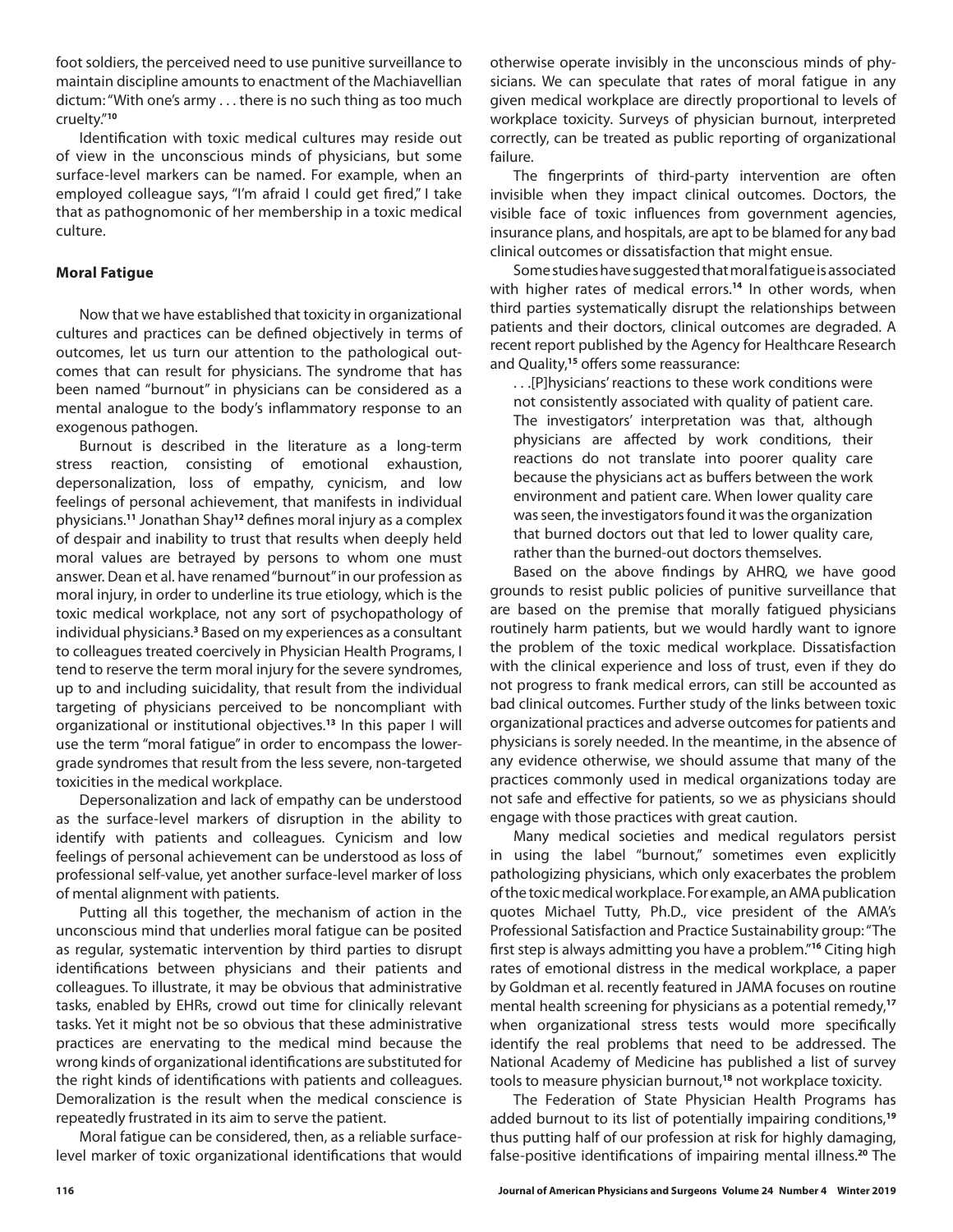World Health Organization has achieved a new pinnacle of false labeling by officially classifying job burnout as a medical diagnosis in its 2019 ICD-11 update.**<sup>21</sup>**

Prescriptions for the workplace based on theories of physicians impaired by "burnout" cannot adequately address system failures. The AMA offers "practice transformation experts" who will provide guidance in implementing programs of regular wellness surveys conducted by wellness committees, led by "wellness champions," using the Mini-Z burnout assessment tool, along with "workflow redesign," new programs of Quality Improvement, and mindfulness training for physicians.**<sup>22</sup>** All of this amounts to ever higher doses of existing toxic practices.

#### **Moral Self-Care**

So, what does it mean in actual practice to manage one's own identifications? Identification with patients does not mean literally living as they do or with them, but it does mean reflecting their world views back to them and respecting their methods. All physicians, not just psychiatrists, are taught a variety of techniques to promote the right kinds of alignment with patients:

- Be friendly.
- Take time.
- Listen carefully.
- Ask questions.
- Use patients' words when possible, not technical jargon.
- Use metaphors from patients' lives.
- Remember personal details.
- Explain your own thinking process (transparency is the opposite of compliance).

Some of the methods that build the right kinds of identification have to do with the general stance, or atmosphere, of treatment:

- Support patients' authentic ambitions; do not substitute your own.
- Let patients say "no" without penalty.
- Don't morally judge.
- Don't retaliate in the face of disturbing thoughts and feelings.
- Be ready to change course based on the patient's response to interventions; in other words, if things aren't working, don't blame the patient.

If the above feel familiar, then it is likely that the reader is keeping alive his identifications with patients. The obvious is stated here because these best practices start to feel remote and unrealistic when physicians fear that they will be punished for failure to promote institutional objectives. Fear is a form of identification with the oppressor.

What about identifying with colleagues?

- Be friendly.
- Ask questions.
- Stay in touch (face to face is best).
- Share stories about the clinical work, rather than the need for administrative compliance.
- Show an interest in colleagues' methodologies, even if they are different from your own.
- Give colleagues credit for their successes.
- Remember your teachers.
- Don't morally judge.

• Don't retaliate for ordinary collegial differences of opinion.

My attitude toward the colleagues with whom I have differences of opinion might be encapsulated, with my tongue lightly grazing my cheek, as: "There are no bad doctors, only bad organizational identifications."

#### **The Moral Firewall**

Now that we have elaborated a "to do" list, it is time to consider what "*not* to do." The *moral firewall* is a set of mental procedures designed to be used by the healthy medical mind in order to avoid identification with toxic organizational practices. Institutions have their playbooks and we need our own in order to systematically counter their tactics. I don't want to be singing a jingle written by a health insurance plan, a hospital, a government agency, or a political party.

A list of effective mental goal-tending methods follows:

- Treasure your accumulated professional experience and the clinical judgment that flows from it. Your personal System 1 is a good thing! I convey this stance to patients by saying "in my clinical experience" much more frequently than I say "according to the literature."
- When I refer to patients and colleagues, I say, "we" and "us." When I refer to government agencies, insurers, and hospitals, I say "them."
- Don't use language that originates outside our profession. Words like "healthcare" and "provider" were abolished from my vocabulary long ago; "burnout" is a newer addition to my personal blacklist.
- Appropriate and re-purpose third-party slogans. When I state accurately that my practice is "evidence-based," I partly mean that I keep up with the literature, but mostly, I mean that I carefully observe the clinical results of my interventions and constantly upgrade my practice accordingly.
- Use algorithms and practice guidelines with great caution. Algorithms are based on populations, so by definition they are not individualized for our patients. Moreover, studies show very high rates of financial conflicts of interest among authors of practice guidelines.**<sup>23</sup>** Algorithms and practice guidelines should be treated as vectors for third-party interests.
- EHRs are specifically designed to get physicians to identify with third-party interests. Commercial EHRs combine surveillance with the systematic administration of rewards and punishments in order to compel compliance with third-party-driven practice guidelines and algorithms. By all means, design your own electronic file system to suit your own practice needs, but regulation-compliant EHRs are time sinks and sources of suspect information.
- Avoid financial relationships with third parties whenever possible, because payment commands loyalty. If you must accept financial relationships with outside parties, disclose the terms of those relationships to your patients. Insurers, government agencies, and hospitals use financial incentives systematically to create fear of punishment for noncompliance with their objectives.
- Assign credit where it is due, to individuals. Whenever a positive clinical outcome results, I give credit to the patient, myself, or a colleague. When I am in public, I always look first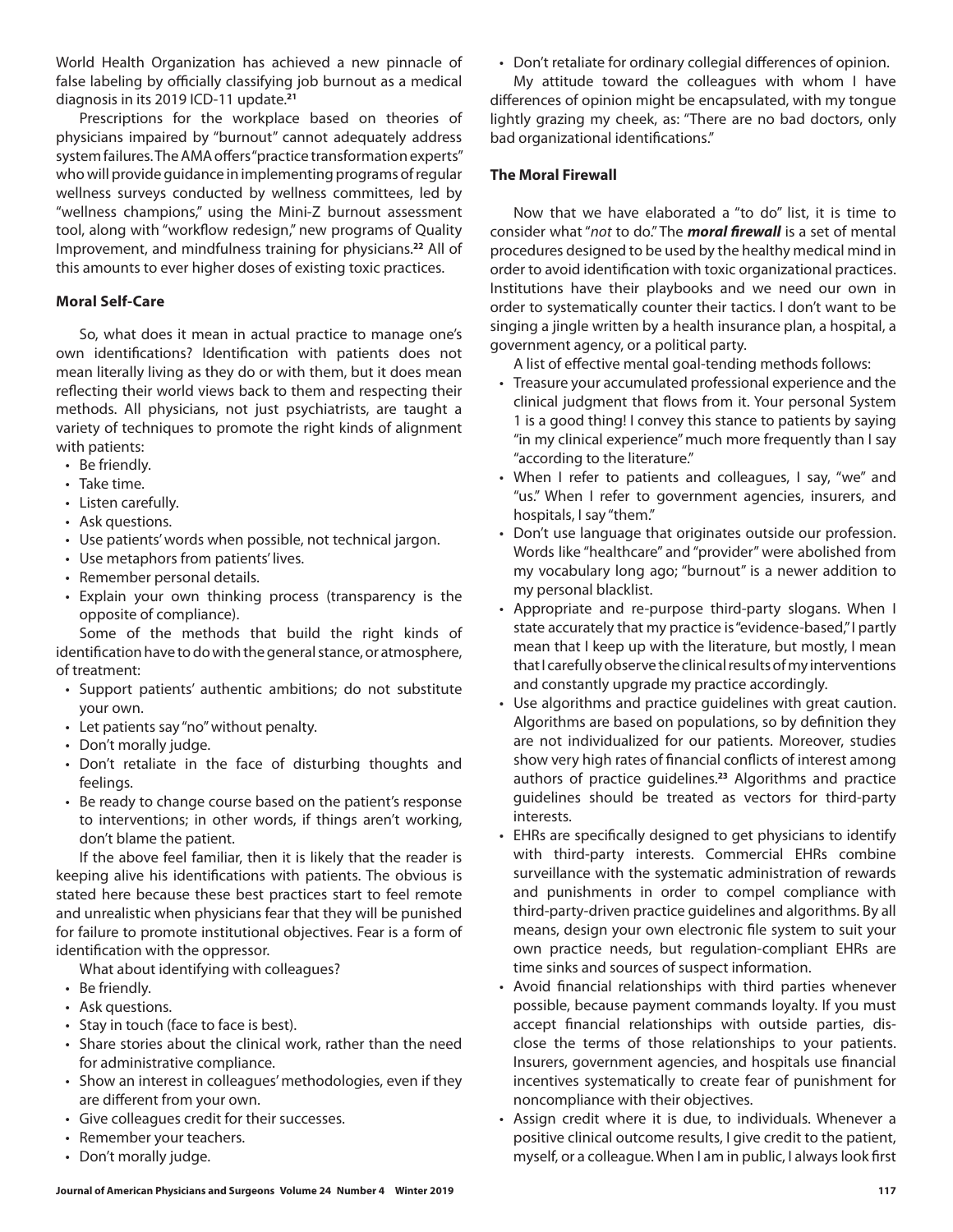for positive things to say about patients and colleagues, and I label the success as enduring and generalizable. I will not say things in public that degrade our profession.

- When hospitals, insurers, and government agencies act in error, I might call it out publicly, in a professional, diplomatic way, if there is realistically a chance that something positive might be gained by doing so. Most of my critique of institutional practice takes place privately in my office as I educate patients how to sidestep administrative barriers. It is not a bad thing to give public credit to medical organizations when their policies happen to promote good clinical outcomes, but when I do, I credit only the good policy, and perhaps its author, never the organization as a whole. I always treat good organizational behavior as a onetime event, not to be generalized.
- Never, ever normalize toxic workplace practices, even when they are carried out by perfectly well-intentioned colleagues and no harm to patients results. None of the pathological organizational methods enumerated in this paper are essential to excellent clinical care, so we need not accept them as part of life's inevitable imperfections.
- When possible, do not participate in programs of thirdparty surveillance. As an example, I am greatly scaling back my prescribing of controlled drugs. I do not wish my mandatory use of a Prescription Drug Monitoring System to effectively deputize me as a drug-diversion investigator, a role completely at odds with my role as a patient advocate. I assume that any electronic system not under my personal control will link individually identifiable patient information to remote databases.

Do I say here that we should reject all affiliations with medical organizations and institutions? Absolutely not. Organization into groups and associations does extend our reach as individual physicians. I am saying that institutional identification should not be a default, unconscious stance. Think of the moral firewall as the equivalent of universal precautions.

We can affiliate with organizations that earn our trust every day by supporting our work and the best interests of individual patients. Productive affiliation does not require full-scale identification. Nowadays all medical organizations that link to third-party payment use toxic workplace practices, many of which originate in law and regulation, to some extent. No medical organization can be perfect, so to the extent an organization does earn our trust, we can affiliate with the practices with which we agree, and politely decline to endorse the rest. Partial, selective identification is a sophisticated mental function that is to be encouraged in human relationships. If the reader is an employed physician, I am not claiming that you are wrong to choose to practice in a less-than-perfect moral world, but I am saying that you should strive to put your loyalties to your patients, your colleagues, and your profession ahead of your duties to your employer.

The desire to identify with things larger than ourselves is a regular part of life. Identify with your loved ones, your faith, your community, your patients, and your colleagues. I do not recommend identification with hospitals, insurers, government agencies, or political parties as a substitute for the kinds of identification that promote authentic personal and professional satisfaction.

The moral firewall is an evidence-based practice. Consider direct-pay practice to be a naturalistic experiment in the application of the moral firewall to clinical practice. Moral fatigue simply does not exist in the third-party-free sector of medicine, because there physicians can protect their mental health by avoiding regular exposure to the practices that promote the wrong kinds of identifications. As more data becomes available about clinical outcomes in the direct-pay sector of medicine, we can expect to find even more systematic demonstrations of the clinical efficacy of the moral firewall.

#### **Conclusion**

We will keep waiting for a survey that asks "Do You Work in a Toxic Medical Workplace?" sponsored by the likes of the American Medical Association, the Federation of State Medical Boards, the Federation of State Physician Health Programs, the Centers for Medicare and Medicaid Services (CMS), America's Health Insurance Plans, or the American Hospital Association. In the meantime, if you are presented with a survey that asks "Are You Burned Out?" politely opt out, because you can bet your answers will be sent along to an electronic database with your personally identifying information attached.

Because unconscious, automatic pattern recognition is part of the clinical-scientific method, the medical mind requires identification with patients and colleagues for optimal function. Physicians can manage the unconscious mental function of identification with a set of conscious procedures that I have named the moral firewall. It takes effort and attention to avoid identifying with the third-party interests that can disrupt our minds and our work. When we practice this discipline, we are inoculated against moral fatigue, and we are rewarded with feelings of professional self-value and more satisfying clinical experiences for our patients and ourselves.

**Robert S. Emmons, M.D.,** has maintained a direct-pay, private psychiatry practice in Vermont for 30 years and serves as a director of AAPS. Contact: robertsemmons@comcast.net.

#### **REFERENCES**

- 1. Kane L. National Physician Burnout, Depression, and Suicide Report, 2019. *Medscape*, Jan 16, 2019. Available at https://www.medscape.com/ slideshow/2019-lifestyle-burnout-depression-6011056. Accessed Nov 4, 2019.
- 2. Hadler N. American medicine's toxic workplace. *The Health Care Blog*, Jan 10, 2016. Available at: https://thehealthcareblog.com/blog/2016/10/10/ american-medicines-toxic-workplace/. Accessed Oct 31, 2019.
- 3. Dean W, Dean AC, Talbot SG. Why 'burnout' is the wrong term for physician suffering. *Medscape*, Jul 23, 2019. Available at: https://www.medscape.com/ viewarticle/915097\_2. Accessed Nov 11, 2019.
- 4. Kahneman D. *Thinking, Fast and Slow*. New York, N.Y: Farrar, Strauss, and Giroux; 2011.
- 5. Ogden T. *Projective Identification and Psychotherapeutic Technique*. New York, N.Y.: Jason Aronson; 1982.
- 6. The Principles of Medical Ethics of the Association of American Physicians and Surgeons. Available at: https://aapsonline.org/principles-medicalethics/. Accessed Oct 31, 2019.
- 7. Sulmasy LS, Bledsoe TA; ACP Ethics, Professionalism and Human Rights Committee. American College of Physicians Ethics Manual. 7th ed. *Ann Intern Med* 2019;170:S1-S32. doi:10.7326/M18-2160.
- 8. Thoroughgood CN, Padilla A, Hunter ST, Tate BW. The susceptible circle: a taxonomy of followers associated with destructive leadership. *Leadership Quarterly* 2012;23(5):897–917. doi: 10.1016/j.leaqua.2012.05.007.